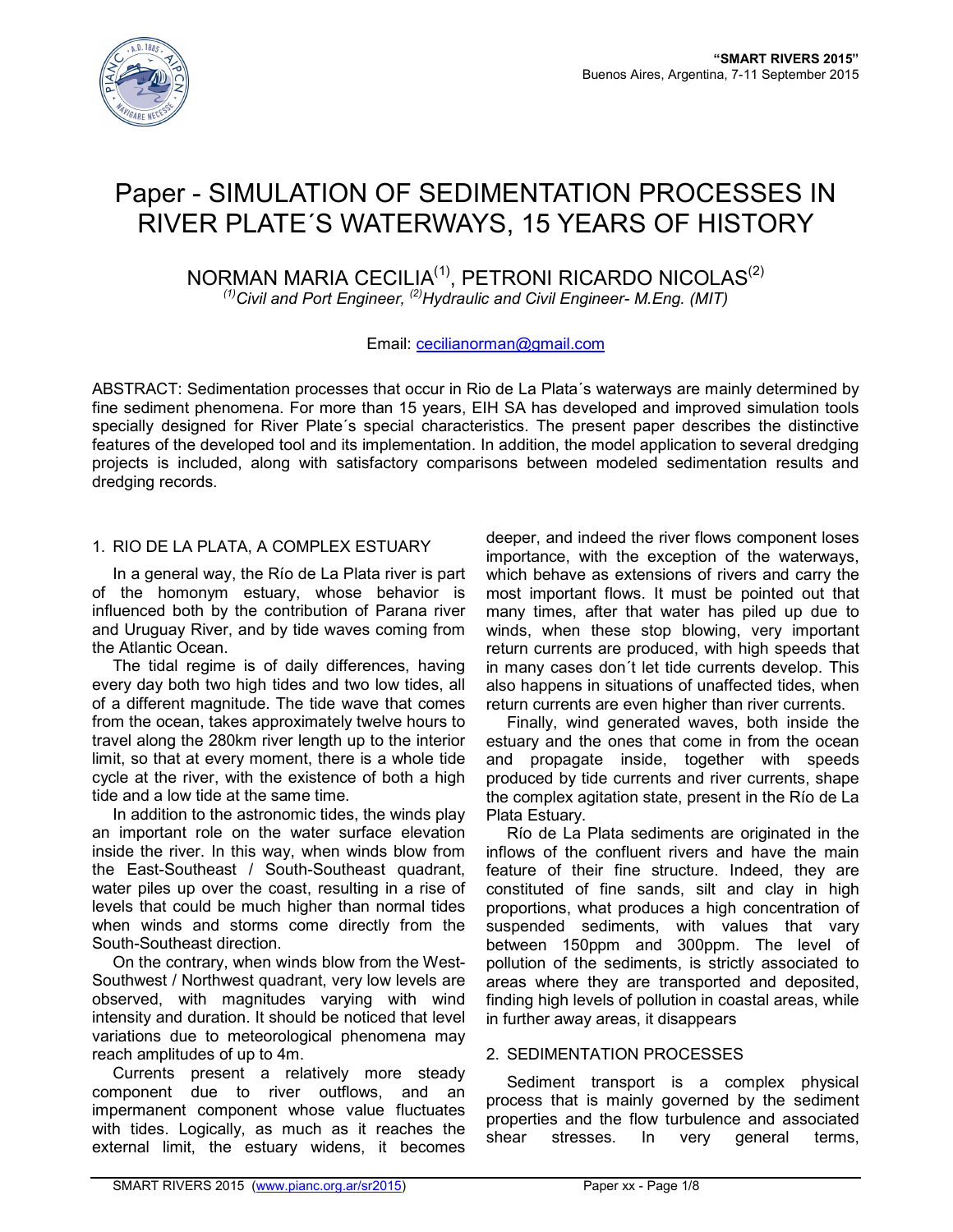

sedimentation and erosion happen due to differences in sediment transport capacity of the flow turbulence over time. More specifically for waterways, when flow goes through a channel or deeper zone, transport capacity inside it becomes lower than outside, due to the decrease in velocity and the increase in depth. Because of this, turbulence is not capable of retaining the same amount of solids in suspension, consequently depositing the excess on the waterway bed. The sediment transport analysis then requires to be capable of modeling transport capacity, which varies from time to time, as long as currents and water elevations change.

Transport capacity depends on flow speed, depth, bottom roughness, sediment grain size distribution, and wave climate in a complex interaction. Therefore, we need to have a good representation of the hydrodynamics that govern the area and a good algorithm to represent thetransport capacity. It is important to note, however, that the adapting process between one certain transport capacity and another is not instantaneous, as it is calculated in many sedimentation models. Indeed, the adaptation depends on settling velocity of suspended solids, which at the same time depend on the grain size and the present turbulence. This fact is vital if we wish to model sedimentation processes in case of very fine sediments, as it is the case in the area of interest.

In the Rio de La Plata river, where many navigation channels can be found, dredged at different depths, all studies require detailed knowledge of the present currents (speed and direction), as well as types, quantities and special features of the transported sediments, both as bed load and wash load. Every hydrodynamic action, together with present waves, affect both transported sediments and bed sediments.

In the studied area, two mail channel systems can be found. One along the uruguaian coastline, formed by Martín García Channels, which take along from the confluence of Uruguay river up to Km 39, in front of Colonia city; and another along argentinian margin, made up by Emilio Mitre Channel, Acceso Channel, and Punta Indio Channel, which extend from the confluence of the Parana de Las Palmas River up to km 239.1, the outer limit of the estuary



 Figure 1: Waterway network present at the River Plate.

That is the reason why many years of investigations and efforts have been carried out, starting more than 15 years ago, when the main objective was to develop a simulation tool that could work along with the complex hydrosedimentological processes, including the simultaneous variations on fluxes, wave actions and present grain sizes.

## 3. THEORETICAL BASIS OF THE MODEL

During the early 1990s several sediment transport models were tested by EIH S.A. and were found to have severe modeling artifacts close to the navigation channel. When currents flow through a navigation channel these models would predict very high deposition upstream, due to the abrupt change of depth and consequent reduction in transport capacity. Then, the opposite would happen on the downstream side of the channel, sediment transport capacity would increase rapidly generating deep erosion. This not realistic behavior originated in the assumption that the transport capacity was instantaneously in equilibrium in the water column (i.e. at all times the suspended sediment equals the transport capacity). This is a reasonable assumption in practice for relatively coaser sediments, but not for the very fine sediments of the Rio de La Plata (65% to 70% clay). Therefore, a sediment transport model was developed with an algorithm that will take into account the time that it takes for the suspended sediments to adjust to the new turbulence conditions.

This tool, completely developed by EIH SA, consists of an advective-dispersive transport algorithm (called EIH-AD32) in which the sources and sinks terms can represent multiple substances either dissolved or suspended. In this case, the applied module is the sediment transport one called EIH-TS. This transport model is coupled with a hydrodynamic model tool, which provides the current and speed fields have already been calculated.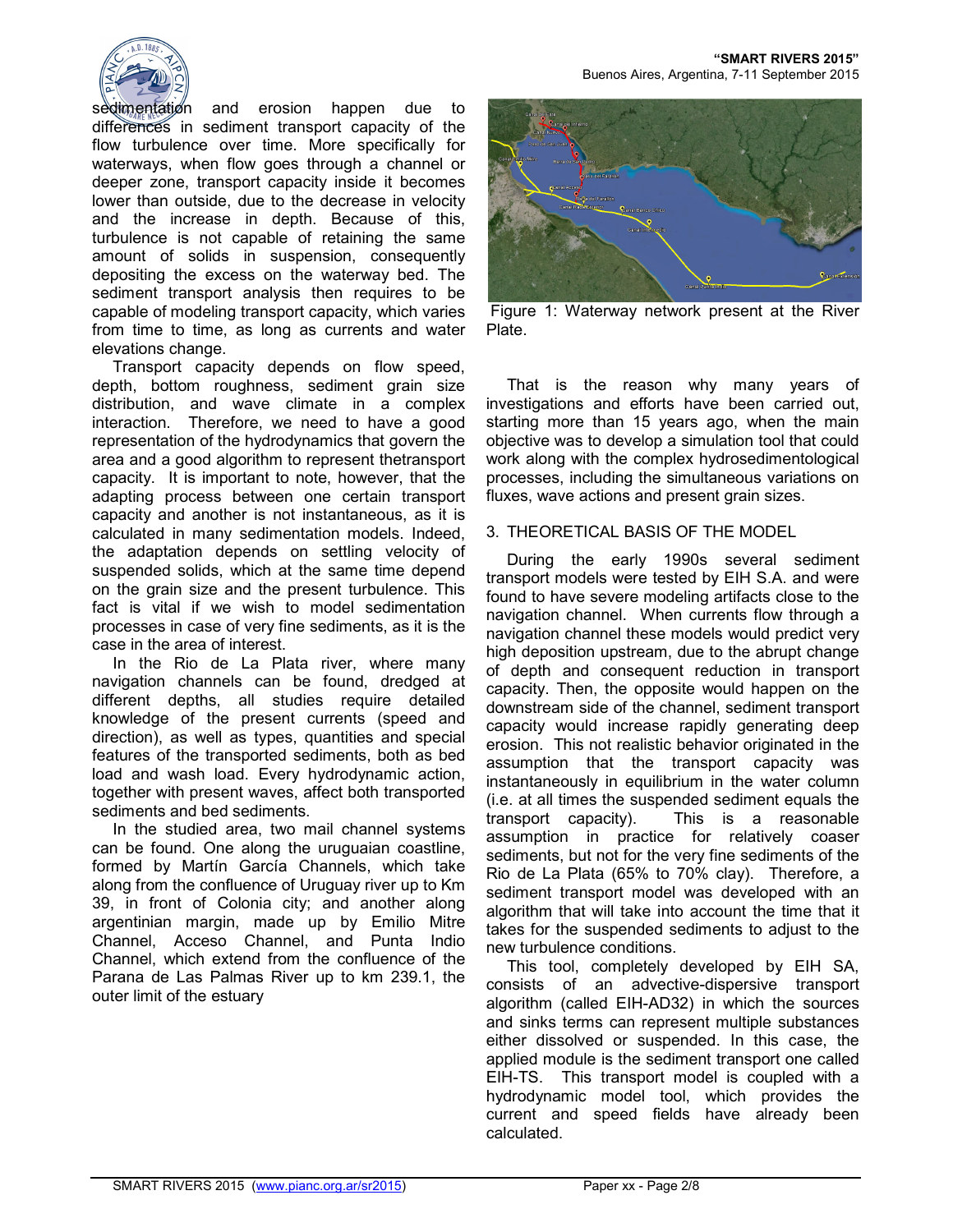

The model resolves the transport equation using a finite difference third order algorithm, named QUICKEST, which also has a control algorithm that avoids typical numerical diffusions of eulerian solutions to the transport equation. In that way, the transport of almost any substance can be modeled with high accuracy.

The differential equation that describes the transport phenomena is a mass conservation equation in which sources or sinks of certain amount of substances are included, along with a term that takes into account the analyzed substance decay. In the case of the sediment transport phenomena, the decay term refers to sedimentation or resuspention of river bed solids.

In a general way, the equation is:

$$
\frac{\partial}{\partial t}(hC) + \frac{\partial}{\partial x}(uhC) + \frac{\partial}{\partial y}(vhC) = \frac{\partial}{\partial x}\left[hD_x \frac{\partial C}{\partial x}\right] + \frac{\partial}{\partial y}\left[hD_y \frac{\partial C}{\partial y}\right] - D + S
$$

where:

C: concentration (arbitrary units, ej. g/m3).

 u,v: horizontal flow speed components, over x and y directions (m/s).

h: water depth (m)

Dx, Dy: dispersion coefficients, over x and y directions (m2/s)

D: sedimentation term (g/m2/s)<br>S: source (or sink) term (g/m2/s

source (or sink) term (g/m2/s).

The first member of the equation expresses local and convective variation of concentration, that is to say, time and space variations, while the second member includes the dispersion driven variation, to which both decay (in our case due to deposition of particles on the river bed), and solid discharge contribution through a source are added.

The numerical solution to this equation is achieved through its finite difference discretization over a rectangular grid with ∆x and ∆y spacing, that covers the whole area of interest.

In the particular case of sediment transport analysis, it is also necessary to model the transport capacity, which is time variable, as long as currents and water level vary. Transport capacity then depends on flux speed, depth, bottom roughness, grain size of the studied sediment and wave action.

#### *3.1 Sedimentation module*

The transport equation that the EIH-AD32 model uses, has a term that represents the solid load that flows from bed towards water column and vice versa. In another word, this term controls the

amount of deposition or resuspention of sediments. In order to calculate the value of this term, the EIH-TS module is used, which works as transport model module. The theoretical basis of this model has its origin in an adaptation of the calculus method developed by Fredsoe (1976, 1984) to calculate channel sedimentation. In the next paragraphs the method is explained.

Suspended wash load has a certain vertical distribution that depends on the grain size and the studied flow velocity (Rouse 1937).If by any chance the hydrodynamic flow conditions are changed, then a variation in its transport capacity is produced, along with a consequent variation in the amount of wash load and its vertical distribution.

However, the adaptation of sediments to these new hydrodynamic conditions is not instant, since it depends mostly on grains´ settling velocity. In the case of the Río de La Plata´s sediments, this speed stays lower than 0,0003m/s, a fact from which it can be concluded that adaptation time is not negligible.

For this reason, the following explained method pretends to analyze this temporal stage and quantify the sedimentation that occurs during it.

#### *3.2 General Sedimentation Term*

As commented before sedimentation or erosion is related to changes in the hydrodynamic field between two different locations or timesteps. Therefore, two equilibrium situations are defined, one related to the initial hydrodynamic condition and another related to the hydrodynamic conditions to be achieved.

The equilibrium concentration arises from the solution of the following differential equation that represents the balance at steady state between settling velocity and turbulence diffusivity:

$$
Cw + \varepsilon \frac{dC}{dz} = 0
$$

where:

 $\varepsilon =$ 

 w: settling velocity in still water, function of particles´ grain size.

$$
\varepsilon: \qquad \text{vertical eddy viscosity/diffusivity.}
$$

Eq. 1

$$
0.4u*h
$$

6

$$
Eq. 2
$$

A solution to this differential equation is:

$$
C(z) = C_b e^{(-\frac{w}{\varepsilon}z)}
$$
 Eq. 3

Where Cb refers to concentration adjacent to the bottom and z is the vertical ordinate, taken positive from the bottom.

Equation 3 is only applicable if eddy viscosity is taken constant (as expressed in Eq. 2). In most of flows, vertical eddy viscosity varies with height. In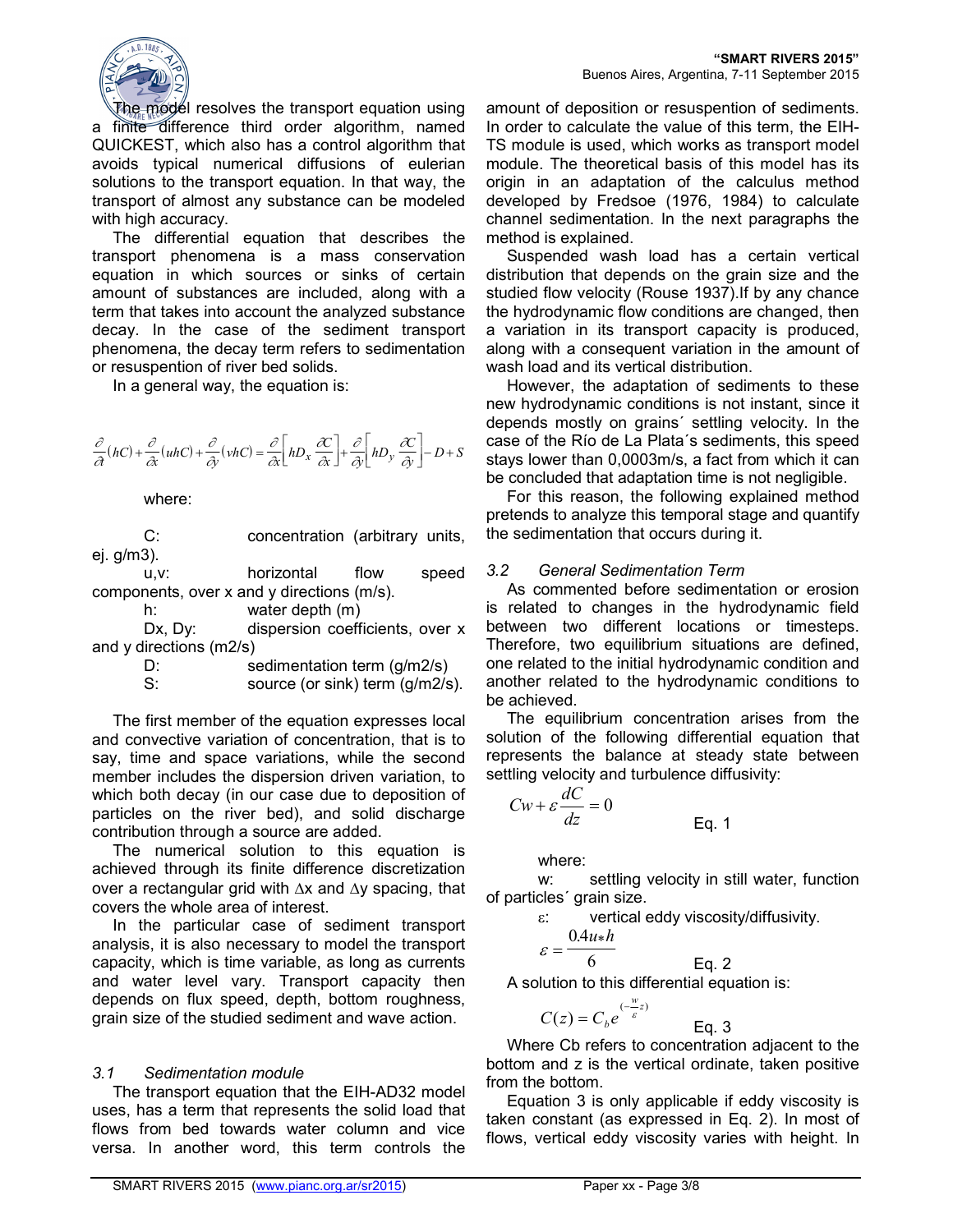

these cases, solution to equation 1 becomes the following expression, explained by Rouse (Vanoni, 1977):

$$
C(z) = C_b \left[ \frac{h-z}{z} \frac{r}{h-r} \right]^\alpha
$$
 Eq. 4

where:

h refers to depth at the analyzed location

 r refers to distance from the bottom in which  $C = Cb$ , which, based in available bibliography is highly variable and depends mainly on the suppositions made when calculating bottom concentration.

$$
\alpha = \frac{w}{\kappa v_*}
$$

 $\kappa$  = Von Karman constant = 0,4 (clear water)

v\* = current and waves friction velocity

The above expressions allow calculation of vertical distribution of sediments in equilibrium from the initial values of bottom concentration. Calculation of the bottom concentration is maybe one of the most delicate parts of the whole sedimentation model and will be analyzed in detail in paragraph 4.1.2.

Widely used available sedimentation models usually restrict calculations to these equilibrium concentrations and their distribution. In fact, these models estimate sedimentation from calculating different equilibrium conditions and then assuming that changes between these ones is instant. By knowing that this fact may alter final results, especially in cases of fine sediments, a special method that takes into account the adapting time to new conditions was used.

If a two-dimensional flow is considered in x-z plane, then the mass conservation differential equation, considering a constant eddy viscosity/ diffusivity coefficient is:

$$
\frac{\partial C}{\partial t} = w \frac{\partial C}{\partial z} + \varepsilon \nabla^2 C
$$
 Eq. 5

Assuming local velocity changes are negligible in contrast to convective acceleration, then a general solution to equation 5 is:

$$
C = Ke\left(-\frac{w}{\varepsilon}z\right) + f(z)e^{-\lambda x}
$$
 Eq. 6

Where K y  $\lambda$  are taken constant and f(z) is an unknown function. Then, if equation 6 is put in differential equation 5, we get another differential equation in terms of f(z):

$$
\frac{d^2 f}{dz^2} + w \frac{df}{dz} + \left(\varepsilon \lambda^2 + \mu \lambda\right) f = 0
$$
 Eq. 7

If this equation is solved to get  $f(z)$ , and the appropriate boundary conditions are chosen, it is

possible to get the unknown constants. In this way, assuming that vertical velocities are negligible to horizontal velocities, and integrating vertically, the following equation is reached:

$$
C = C_2 + (C_1 - C_2) f(w, \varepsilon, t)
$$
 Eq. 8

**Where** 

C is the vertically integrated concentration after a certain time lapse t

C1 is the vertically integrated concentration at initial time step t0.

C2 is the equilibrium concentration that corresponds to the dominant hydrodynamic conditions.

 $f(w, \varepsilon, t)$  is an adaptation function that depends on the passed time, on the sediments settling velocity and on turbulence.

If this equation is analyzed from a Lagrange´s focus, that is to say with an ordinate system moving along with particles, the C2 would represent the equilibrium concentration for the new condition and C1 would be the initial equilibrium concentration. When applying this to the channel analysis, C1 would represent the equilibrium situation of sediments outside the channel, and C2 would be the equilibrium concentration to be reached if the dominant conditions inside the channel were maintained for a long period.

In order to be able to apply this to a Euler´s model, C2 is taken as the equilibrium condition at the calculation location, and C1 would be the vertically integrated concentration at that same location. So in this way, the new vertically integrated concentration C in such calculation point would be the previous concentration C1 with the corresponding corrections to reach C2 by the adaptation function f that depends on elapsed time, grain size and eddy viscosity.

It should be remarked that the previous numerical methodology requires that Courant number (U\*delta t / delta x) is lower than 1 at every time step in order to work correctly.

What is left, then, is to explain how the equilibrium concentration is obtained for every hydrodynamic condition and for each particle diameter

## *3.3 Calculation of the equilibrium concentration*

It is vital to calculate for every flow condition, water level condition and grain size, the equilibrium concentration. That is why, as it was descripted before, it is necessary to know the bottom concentration and its vertical distribution.

The sedimentation model uses the Bijker-Einstein formula, named equation 9, to calculate bottom concentration. In this equation, it is assumed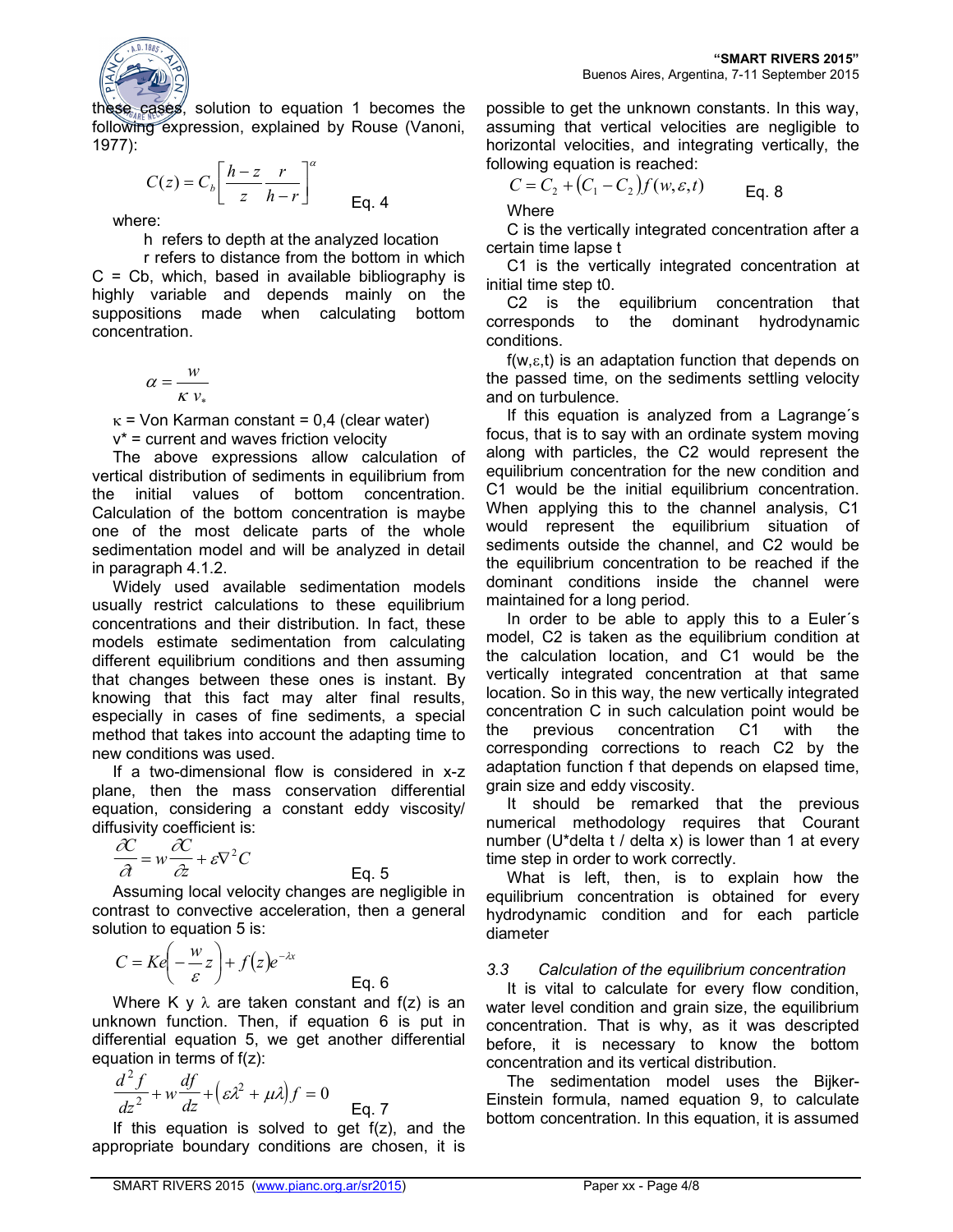

that bottom concentration is acceptable up to a distance from the bed equal to roughness r.

$$
C_b = \gamma_d \frac{B d_{50}}{r} e^{\left[\frac{-0.27 \Delta d_{50} g}{\mu v_*^2}\right]}
$$

Where:

 $γ$ d specific dry weight of the settled material.

d50 particle diameter for which the 50% of the sample, in terms of weight, is smaller.

Eq. 9

B empirical constant

r bottom roughness

∆ relative density of bed load

µ bed forms coefficient

v\* friction velocity due to wave action and currents.

Before the model was developed, this equation had already been used with good results in previous projects both in Bahia Blanca´s access channel and Río de La Plata river, and for this reason was considered suitable.

As it can also be seen, the equation includes wave shear action´s effect on sediment resuspention. Waves, defined by significative height and period, are included to calculate a certain factor (greater than 1) that increases shear velocity produced only by currents (Bijker, 1967).

Once the bottom concentration at every location of the model and for every time step has been obtained by use of equation 9, it is possible to obtain vertical distribution by use of equation 4. Since the developed model considers a twodimensional model that integrates vertically, then the obtained distribution is integrated for the whole depth. This value corresponds to the C2 value used in equation 8, and is the one that allows the calculation of vertical transport, either for depositing or resuspending material.

However, if equation 9 is looked in detail, it can be noticed that diameter d50 has to be introduced (where d50 represents a diameter for which 50% of a sample is smaller). This parameter is quite misleading, because the whole sample is taken as if it had a uniform diameter. For this reason, the model has been designed in such way that the sample is divided into several sections, and d50 of each section is taken for each simulation. The final results are achieved by addition, assigning a weight to each individual result, depending on the proportion that each section represents.

On the other hand, equation 9 is only applicable for mostly thicker diameters. For this reason is that bottom concentration can be defined analytically, since for finer diameters wash load does not allow a calculation only dependant on physical characteristics of the environment. This inability to calculate bottom concentration for fine sediments prevents calculation of its vertical average

concentration, although its distribution is known from Rouse´s formula. So, in order to model fine sediments, many correlations that permit to estimate average concentration for any hydrodynamic and wave condition, based on available concentration; velocity and wave action measurements, were used.

In such way, calculations of equilibrium concentration for hydrodynamic situations that are different from the measured ones is done by adapting bottom concentration and vertical distribution to this hydrodynamic differences. Vertical distribution is considered as Rouse´s formula states, that is to say with variations depending on depth and shear velocity. Bottom concentration, on the contrary, is taken as a variable dependant on relations of shear stress due to wave and current action, between the simulated situation and the measured situation, with special attention on most of the available bed load transport equations, that relate this transport to shear stress.

Finally, it is possible to get the vertically integrated equilibrium concentration to use as input for the sedimentation module, either relatively fine or thick sediments are analyzed. This module works as input for the transport model, and in this way the calculation scheme is complete.

## *3.4 Side slope driven sedimentation*

Due to gravity forces, sediment particles laying over side slopes tend to be moved towards the channel. This type of sedimentation is more important when main currents have the same direction as the channel alignment.

For this case, a Fredsoe (1978) expression was applied. It considers the resulting effect between gravity and flow dragging, which is directed towards the channel, then producing the deposit of sediments on the bed. Equation 11 expresses this:

$$
W = (h_2 - h_1) \sqrt{\frac{S_b}{\pi (1 - n) \text{tg}(\Phi)}} \left[ \sqrt{t - t_0} - \sqrt{t_0} \right]
$$
Eq. 11

Where,

W represents mass transported from banks to channel, every m of length, over a period of t

seconds. (kg/m)

h2 channel depth (m)

h1 depth at the outer channel

Sb Bed load. In order to calculate this value, equation 9 is used to estimate bottom concentration and then we assume that transport happens at a distance equal to roughness r previously defined (K/m/s)

n porosity

- Φ dynamic angle of friction (usually 25°)
- t time in seconds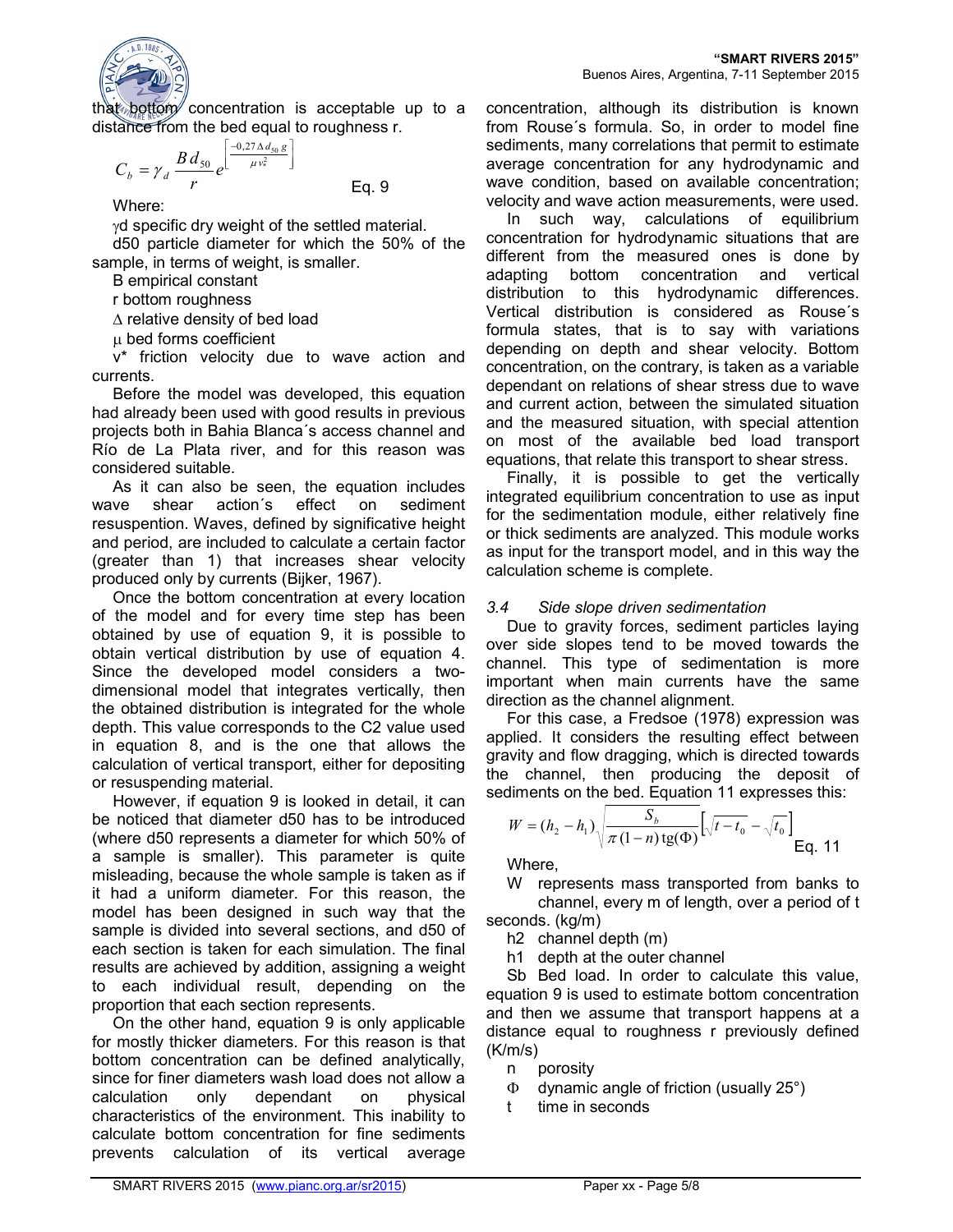

 $β$  angle of channel's side slope

Although this calculation method has been derived for a certain flow aligned with the channel, its author states that it can also be used in cases where flow forms a narrow angle with the channel´s alignment. In such cases, Sb is multiplied by a factor equal to the angle´s cosine.

When analyzing equation 11, it can be noticed that it is a non linear function on time. That is to say that if the intention is to calculate sedimentation after a year, the equation does not reach the same results either the results of two semesters are added or the results of a whole year is calculated. The main reason for this difference is that the calculation algorithm supposes a progressive overfilling of the channel bed. This overfilling lowers the side slopes, and this tends to lower sedimentation due to gravity forces. In this way, if the channel is not modified, sedimentation after a year period (i.e. two semesters) is not two times sedimentation for a single semester.

For this reason it is important to consider the period of time during in which the channel is not modified when calculating settled sediments, that is to say, the period of time between maintenance dredging works that re-shape side slopes.

## 4. APPLICATIONS OF THE MODEL

The model was finally developed by compiling all the equations previously mentioned (considering many previous sedimentation studies that had been carried out before, with successful results, in order to know that those equations were applicable) and combining them with the special design of a graphical user interface.

## *4.1 Implementation and validation process*

 One of the first applications that had great importance were the Feasibility Studies for the Deepening Project of Punta Indio, Canal Intermedio, Banco Chico and Rada Exterior Channels.

These studies were carried out over more than 200Km of existing channels, and the main objective was to estimate the expected sedimentation volume that would occur once the channels were deepened. However, in regards to the model, a detailed previous work of adjusting and validating the model had to be done, in order to get the tool ready for the job, so many historical dredging registers were gathered, in a way to have true data to check simulation results.

In this way, the first part of the project included a series of hydro-sedimentological simulations of the 1998-2004 period in which data was available, and the consequent calculation of sedimentation volumes for the existing channels. The following figure depicts the full extension of the studied area.



Figure 2: Location of first application of the model.

These simulations were also possible by using a calibrated hydrodynamic model of the entire Rio de La Plata river, configured also by EIH, in order to get the currents and level conditions, necessary to input the model. Added to that, other previous field studies carried out by Freplata in 2001 (SOHMA) and Hidrovia SA were gathered, in order to have an acceptable amount of sediment samples along the studied area. More than 100 samples were analyzed and sectioned along the studied channels, to identify the parameters needed to input the model.

The implementation of the sedimentological model was very satisfactory, achieving accurate results that made it possible to extend studies and estimate volumes likely to settle once the channels were deepened, and that would represent future maintenance dredging works.





Fortunately, many other applications, in the whole channel systems present at Río de La Plata were done, also with acceptable results, including Martin García Channels, and other projected and still not executed channels

## *4.2 Latest application at Magdalena Channel*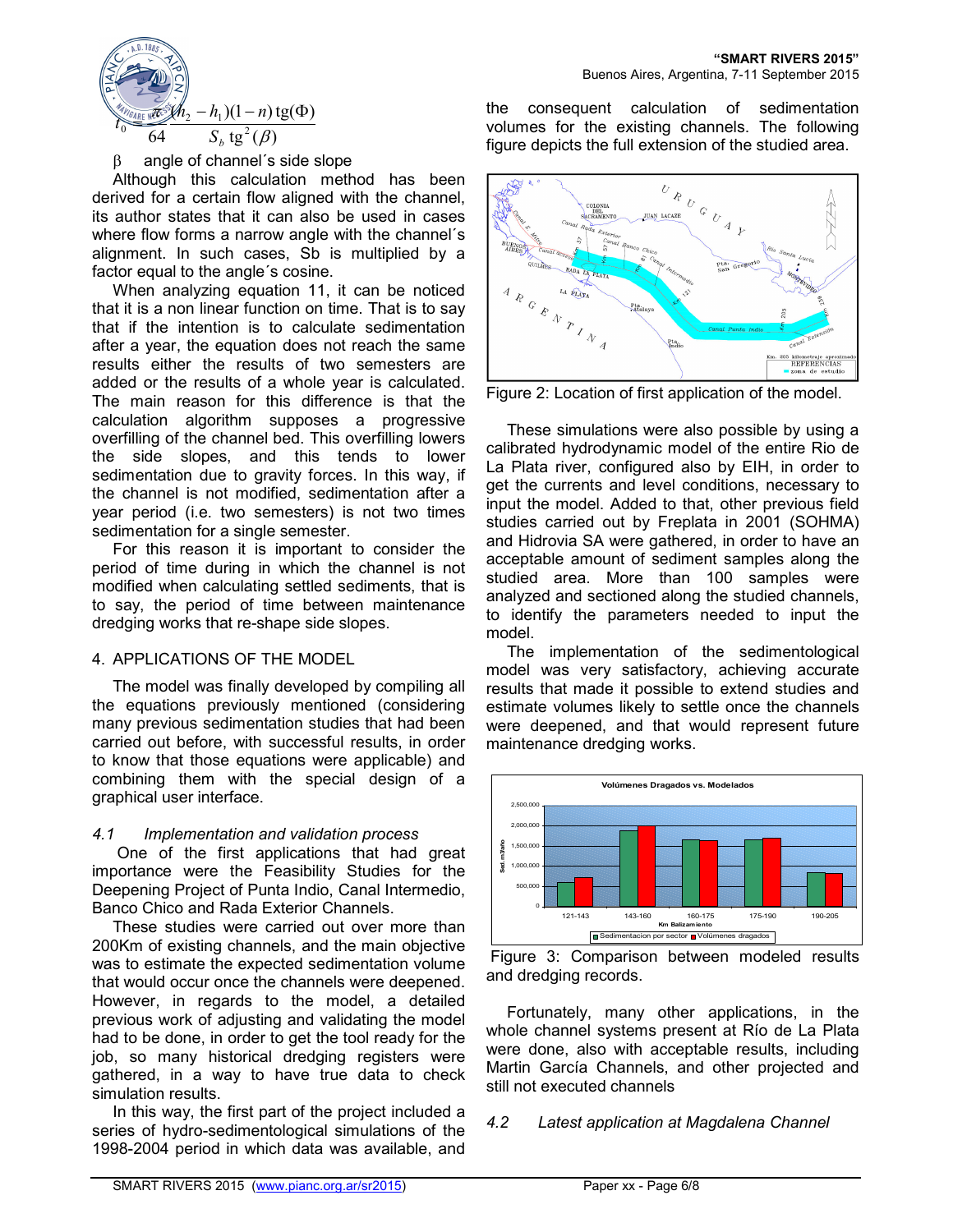

During year 2014, a new application of the model was carried out, more tan 15 years after its first implementation, taking into account all the satisfactory precedent applications. A new navigation Channel, named Magdalena Channel is projected and all the necessary field studies and the expected sedimentation evaluations were done. With a total length of 61,6 km, the projected channel extends from El Codillo, at Punta Indio Channel, to Beta Zone, in front of Samborombon Bay where natural depths can be found, as it can be seen in the folllowing figure.



Figure 4: Location of the projected channel.

In the particular case of the model, the aim of the study was to analyze both the channel and the dredged material disposal areas. As for the channels, it was necessary to evaluate the expected volume to be dredged for the projected geometry, and in the case of the disposal areas, the aim was to evaluate impact produced during disposal works.

This application had a new particular characteristic due to the salinity conditions present at the deeper zones. As it has been described before, the Rio de La Plata Estuary is characterized bye the complex behavior of the fluvial regime and a maritime regime. The location of the Magdalena channel makes it necessary to deal with salinity conditions, and the effects of flocculation. In fact, during the field works salinity was one of the measured parameters, in order to analyze salinity conditions.

To estimate the effect of flocculation on the suspended sediment size distribution in the Magdalena Channel, a flocculation model based on the equations described in Xu, 2009 was coupled to the sedimentation model. Xu uses the model of turbulence-induced growth and breakup of flocs as

described in Winterwerp, 1998, which determines an equilibrium floc size. Xu expanded on this approach to model the distribution of suspended sediment flocs into different sized bins.

Aggregation (growth) of flocs in the model is caused by collisions between particles caused by turbulent shear and the differential settling rates of different sized particles. When two particles collide to form a larger particle, their masses are removed from the original size bin and added to the newlyformed particle's size bin. Breakup of flocs is a function of shear rate and floc size. The model assumes that a floc is broken into two equal parts, so the mass of the original floc is removed from its size bin and added to the bin equal to half of its size. This model was run until an equilibrium condition was reached, at which the mass in each size bin changed by less than 0.1% in one time step. Several scenarios were run with this model to simulate the conditions in the Magdalena Channel.

The suspended sediment concentration used in the model was determined by the data from the superficial suspended sediment concentrations measured in samples. Then two representative concentrations were used in the model: an average value, and the maximum value. Also, a representation of the suspended sediment particle size distribution in the Channel was determined using also the data from, resulting in 23 size bins ranging from 1  $\mu$ m to 200  $\mu$ m that were used to cover the majority of the particle sizes represented in the available samples. The model was run using velocities of 0.05, 0.35, and 0.85 m/s, representing low, average, and high velocities found in the channel. Also depths of 6, 8, and 10 m were simulated, representing the range of depths found in the channel. Finally, several simulations were done using different combinations of the values described above. The last part is to couple this model to the sedimentation one, by adapting the new size distribution and percentages of each size, in the sedimentation module.

## 5. CONCLUSION AND FUTURE DEVELOPMENTS

In conclusion, the developed tool has shown to be well suitable for specific environments as the Rio de La Plata, mainly characterized by the specific type of fine and very fine cohesive and non cohesive sediments and the permanent tendency to sedimentation in navigation channels. Added to this, it has been proved that many of the available and widely used tolos are sometimes non suitable for specific conditions and can have misleading results.

At present, EIH is working to develop an updated version of the tool, in which two new aspects will be incorporated. On the one hand, the possibility of automatically including the effects of salinity and